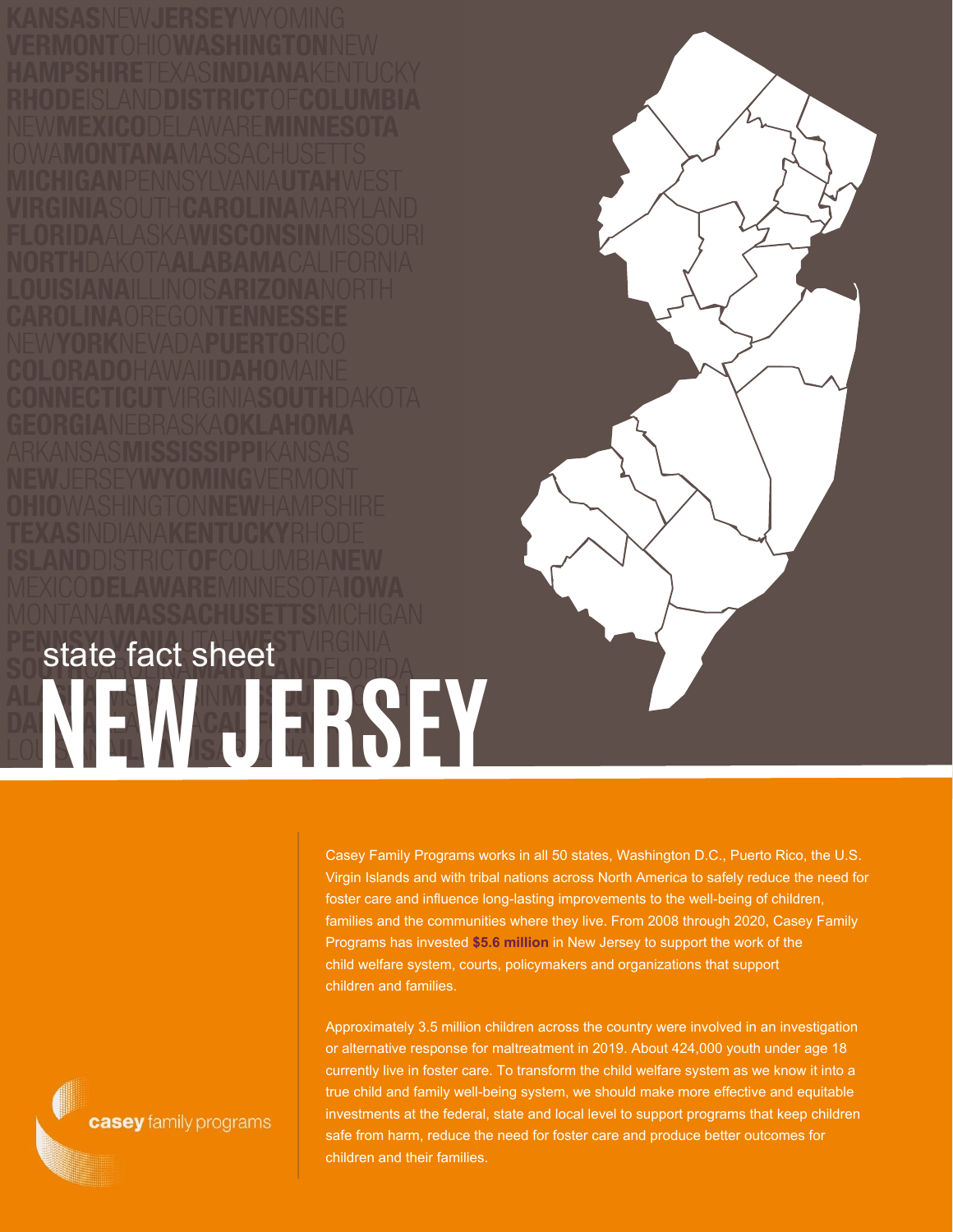We talk about a "foster care system," but the goal is to create a child and family well-being system that prevents abuse and neglect and helps every child grow up safely in his or her own family whenever possible. Rather than waiting for maltreatment to occur, we can improve the safety of children who have come to the attention of child protective services by helping their families with evidence-based and promising practices.

Across New Jersey in 2019, approximately:



Most states currently are limited to using the bulk of the \$9.8 billion in dedicated federal child welfare funding only for services related to foster care. The Family First Prevention Services Act of 2018 and the Family First Transition Act of 2019 provide states with the historic opportunity to invest federal funding to support preventive services, including substance abuse, mental health and parental skill training, so more children can remain safely at home. States and tribes now have access to new federal prevention resources to help keep children safe from harm in the first place by helping strengthen their families.

How federal child welfare funding is currently aligned in New Jersey\*:



 $\blacksquare$  $\mathbf{S}$ 

 $\mathbf \Xi$ **CO** kin gs $\mathbf \Xi$ **CO** rtæ r in  $\, >$ c جا  $\mathbf \Xi$ c  $\blacksquare$  $\mathbf{S}$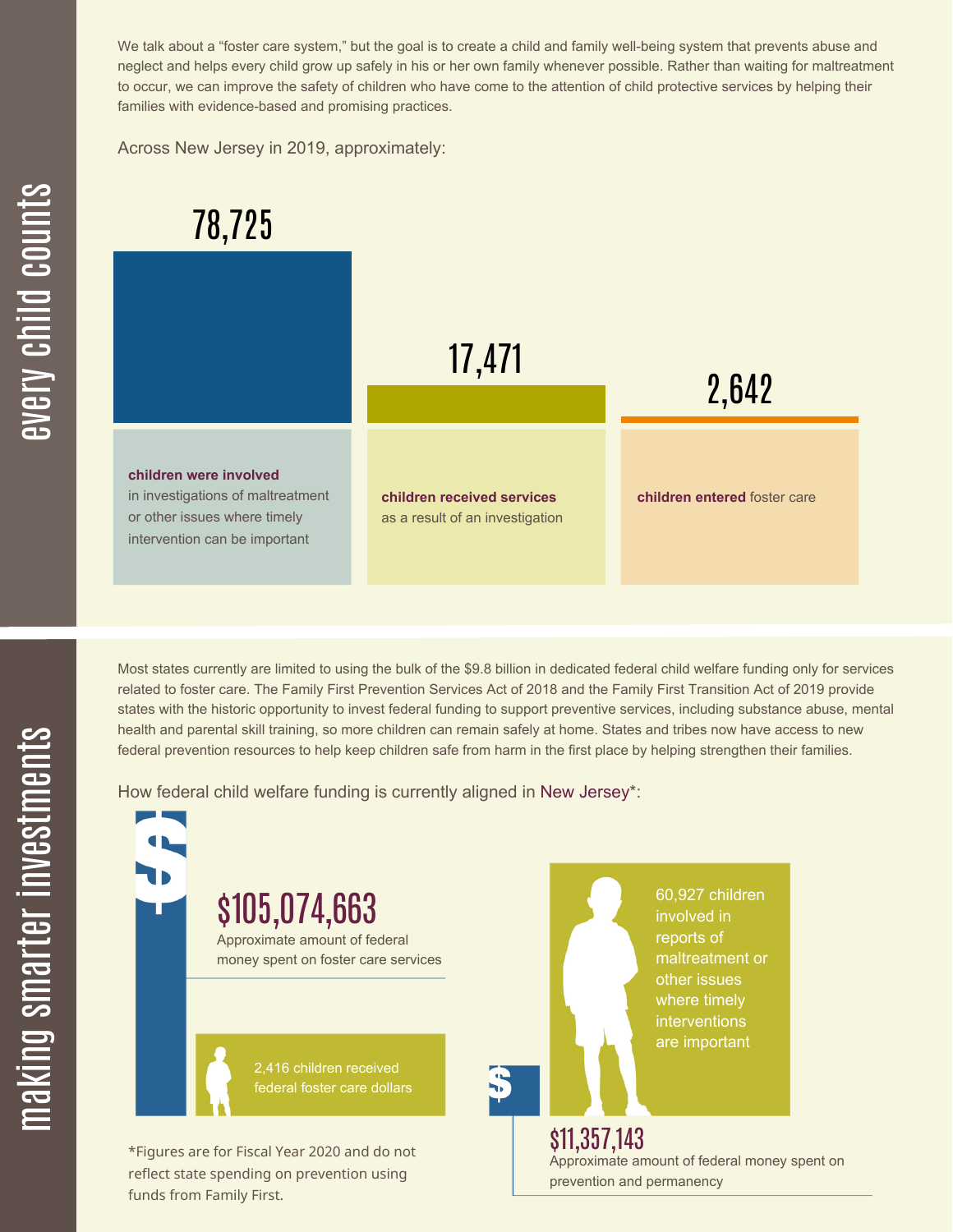$\overline{\mathbf \Theta}$  $\overline{\mathbf{C}}$ <u>pin</u>  $\overline{\mathbf{C}}$  $\overline{\mathbf{C}}$  $\equiv$  $\overline{\mathbf{c}}$  $\overline{\phantom{0}}$  $\boldsymbol{\mathcal{O}}$ a  $\overrightarrow{\mathbf{e}}$ 

 $\overline{\phantom{1}}$ 

Safety and effective response go hand in hand. Most children enter foster care due to neglect and other reasons — not because of physical or sexual abuse. In New Jersey, providing targeted and effective interventions as soon as possible, including by accessing new federal resources provided under the Family First Prevention Services Act and the Family First Transition Act, can safely allow children to remain with their families and thrive.

97% of

do not

children in

New Jersey

experience

occurrence of

maltreatment

a repeat

within six

months

Reasons children in New Jersey enter foster care:

| <b>12%</b>                                                 | 88%                |
|------------------------------------------------------------|--------------------|
| <b>ABUSE</b>                                               | NEGLECT AND OTHER* |
| Children under 200 18 living in foster care in New Jersey. |                    |

Children under age 18 living in foster care in New Jersey: (as of September 30 of each year)



\*"Other" includes parental substance abuse, child substance abuse, child disability, child behavior problems, parent death, parent incarceration, caretaker inability to cope, relinquishment or inadequate housing.

What happens to children who end up in foster care? Most are safely reunited with their own family or extended family. A significant number are adopted. Under the Family First Prevention Services Act, communities can more easily invest in helping more children to grow up in safe, stable families by providing appropriate and timely services prior to the need for removal, or after they return home or have been adopted.

Among children in New Jersey who exited foster care in 2019:



Numbers may not equal 100% due to rounding. \*"Other" includes transferred to another agency, ran away or died.  $\overline{\mathsf{Z}}$  $\overline{\mathbf{C}}$  $\equiv$  $\blacksquare$ e  $\boldsymbol{\mathcal{C}}$  $\overline{\mathbf{C}}$  $\overline{\phantom{a}}$  $\overline{\mathbf{C}}$  $\mathcal{C}$ <u>م</u>  $\equiv$ el<br>O  $\overline{\phantom{0}}$  $\blacksquare$ t<br>B mily

 $\overline{\mathbf{C}}$  $\leq$  $\overline{\mathbf{C}}$